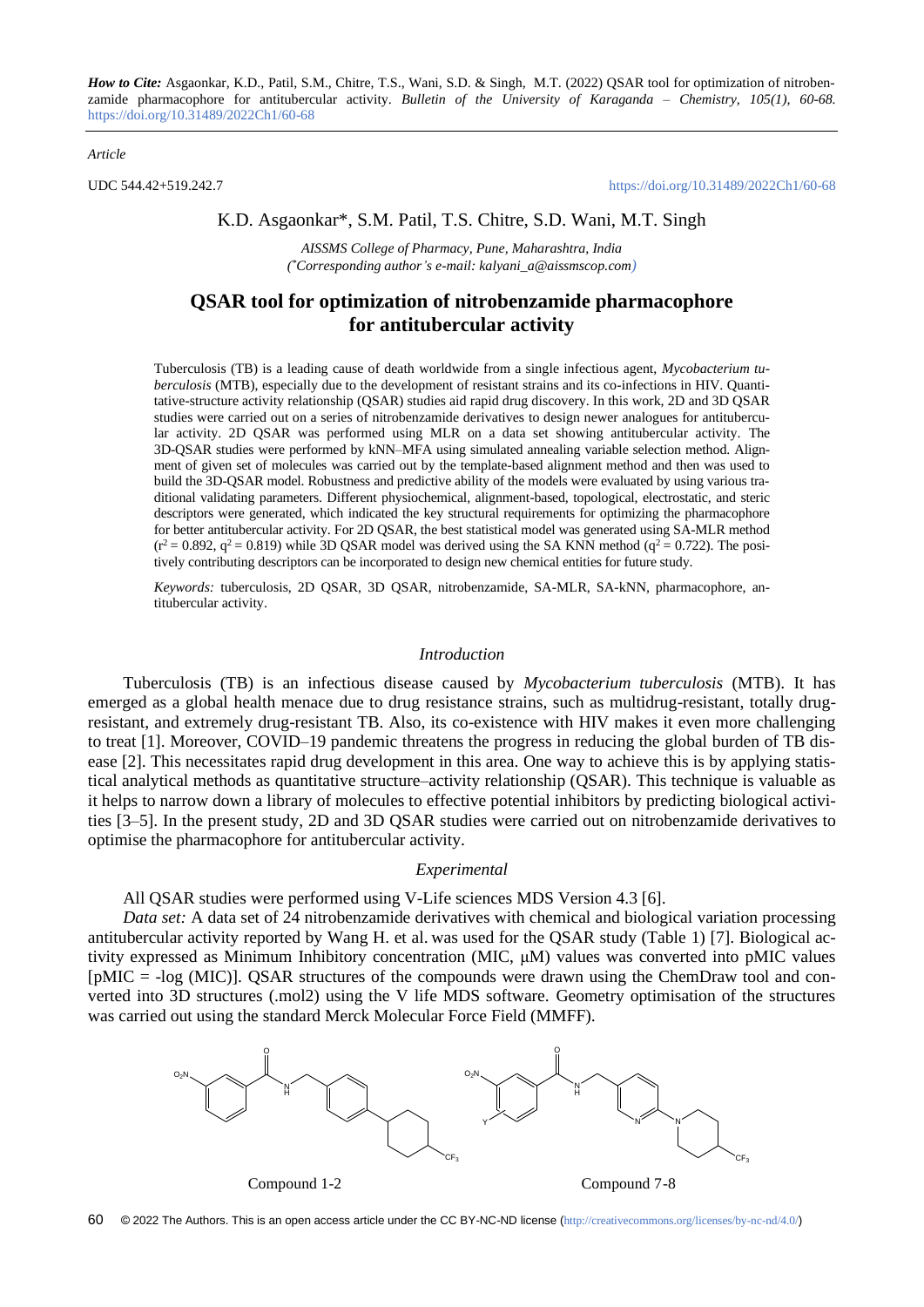

 $T$  a b l e 1

| Compound No.       | $\mathbf{Y}$ -               | $\mathbf{Z}$             | $MIC(\mu M)$ | pMIC     |
|--------------------|------------------------------|--------------------------|--------------|----------|
| 1                  | $5-F$                        | $\overline{\phantom{a}}$ | 1.357        | $-0.599$ |
| $2*$               | $5-Br$                       | $\blacksquare$           | 0.459        | 0.055    |
| 3                  | ÷,                           | $-\xi - \kappa$<br>-F    | 0.060        | 0.903    |
| $4*$               | ۳                            | -F                       | 0.120        | $-0.574$ |
| $\overline{5}$     | -                            | $-CF_3$                  | 0.059        | $-0.201$ |
| $\sqrt{6}$         | $\blacksquare$               | $-OCF3$                  | 0.033        | $-1.346$ |
| $\overline{7}$     | $5-NO2$                      | $\blacksquare$           | 0.059        | 0.886    |
| $\overline{\bf 8}$ | $5-Br$                       |                          | 0.944        | $-0.288$ |
| $\mathbf{9}$       | $\qquad \qquad \blacksquare$ | s<br>S-<br>۰F            | 0.094        | 0.632    |
| $10\,$             | ۰                            | -CI                      | 0.030        | 1.146    |
| $11\,$             |                              | Br                       | 0.030        | 1.189    |
| 12                 | L,                           | F<br>F                   | 0.108        | 0.591    |
| $13*$              |                              |                          | 0.059        | 0.835    |
| $14$               | $\overline{\phantom{0}}$     |                          | 0.119        | 0.603    |
| 15                 | -                            | -CI                      | 0.452        | 0.040    |
| $16\,$             | -                            | -Br                      | 0.235        | 0.361    |
| 17                 | -                            | $-CF3$                   | 0.480        | 0.042    |
| $18\,$             |                              | $-OCF3$                  | 1.255        | $-0.361$ |
| 19                 | -                            |                          | 0.210        | 0.359    |
| $20\,$             |                              | CI                       | 0.178        | 0.446    |
| $21*$              | ÷,                           | -Br                      | 0.233        | 0.366    |
| $22*$              | $\qquad \qquad -$            | $-CF3$                   | 0.491        | 0.033    |
| $23\,$             | -                            | $-OCF3$                  | 0.973        | $-0.250$ |
| 24                 | $\overline{\phantom{0}}$     |                          | 0.143        | 0.542    |

# **Data set of 24 nitrobenzamide derivatives for the QSAR study**

\*Test set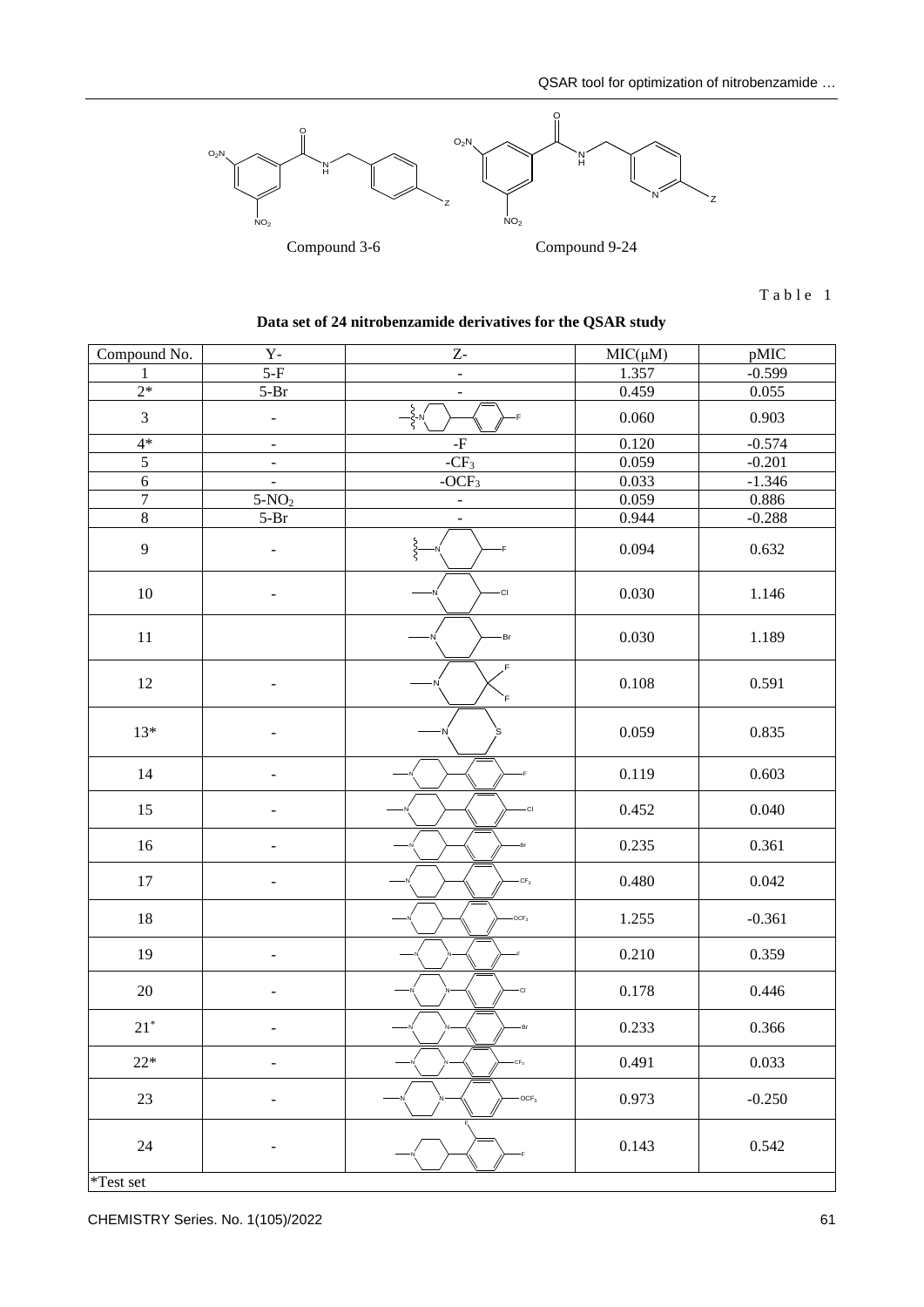*Generation of training and test set:* Entire data set of 24 compounds was distributed as training set (19 molecules) and test set (5 molecules) using the sphere exclusion method. The selection of the test compounds was made based on their biological activity, structural diversity, and activity distribution plot. Unicolumn statistics for both training and test set was applied to check rightness of selection criteria for training and test set molecules. The mean of the test set was higher than the mean in the training set, indicating the presence of relatively more active molecules than inactive ones. A higher standard deviation in the training set indicated a wide distribution of the molecules' activity compared to the test set molecules.

*QSAR studies:* 2D and 3D QSAR were computed using various statistical models. Robustness and predictive ability of the models was evaluated by using various traditional validating parameters for internal validation–correlation coefficient  $(r^2)$ , cross-validated correlation coefficient  $(q^2)$  and external validation  $(pred_r^2)$  [3,4,5,8-11].

*2D QSAR studies:* V life MDS software can calculate various 2D descriptors such as physicochemical and alignment-based. While calculating the physicochemical descriptors, dipole moment, distance-based topological indices, electrostatic, hydrophobic descriptors were deselected as they are 3D descriptors. A molecular descriptor based upon a counting statistic of the topological distance matrix is used in QSAR studies. Thus Baumann alignment independent topological descriptors with attributes 2, T, C, N, O, F, S, and Cl, were selected. These topological descriptors provide an idea about the desired 2D pharmacophoric features. Correlation matrix was applied to select the predominant descriptors influencing the antitubercular activity of the analogues taking each descriptor as independent and pMIC as dependent variable. Descriptors showing the highest correlation with pMIC were selected for generation of the QSAR model using multiple linear regression (MLR), Partial Least Square (PLS), Principal component regression (PCR). Regression methods were performed by selecting Set Cross-Correlation Limit as 0.5, Number of variables in final Equation as 10, Term Selection criteria as r<sup>2</sup>. Various models were generated and were analysed using the fitness plot, contribution plot, and statistical parameter compliance.

*3D QSAR Studies:* The 3D-QSAR studies were performed by kNN–MFA using simulated annealing variable selection method. KNN–MFA method requires suitable alignment of a given set of molecules. After optimization, alignment was carried out by the template-based alignment method. This was followed by generating common rectangular grid around the molecules (Figure 1). The resulting set of aligned molecules was then used to build 3D-QSAR models and information generated was used to predict activity of those designed molecules that have a similar template or set of atoms. Steric, hydrophobic and electrostatic interaction energies were computed at the lattice points of the grid.



Figure 1. Common template used and alignment of nitrobenzamide derivatives

### *Results and Discussion*

*2D QSAR:* Amongst the various 2D QSAR methods developed, SA-MLR method demonstrated the best results as given in Equation (1):

pMIC = -0.2140 (
$$
\pm
$$
0.0249) (T\_T\_F\_5) + 0.3571 ( $\pm$ 0.0455) (SssCH2count) –  
-0.2377 ( $\pm$ 0.0455) (SaasCE-index) (1)

This model produced a correlation coefficient  $r^2=0.8922$ , cross-validated correlation coefficient  $q^2$  = 0.8197 and pred\_r<sup>2</sup> = 0.7356 (Table 2). The observed and predicted activities of the test and training sets are shown in Table 3. Contribution plot of descriptors is depicted in Figure 2. This plot describes the extent (percentage) to which different descriptors influence biological activity. Also, the plot of actual versus predicted activity of training set and test set is shown in Figure 3. Positive descriptors favor biological activity,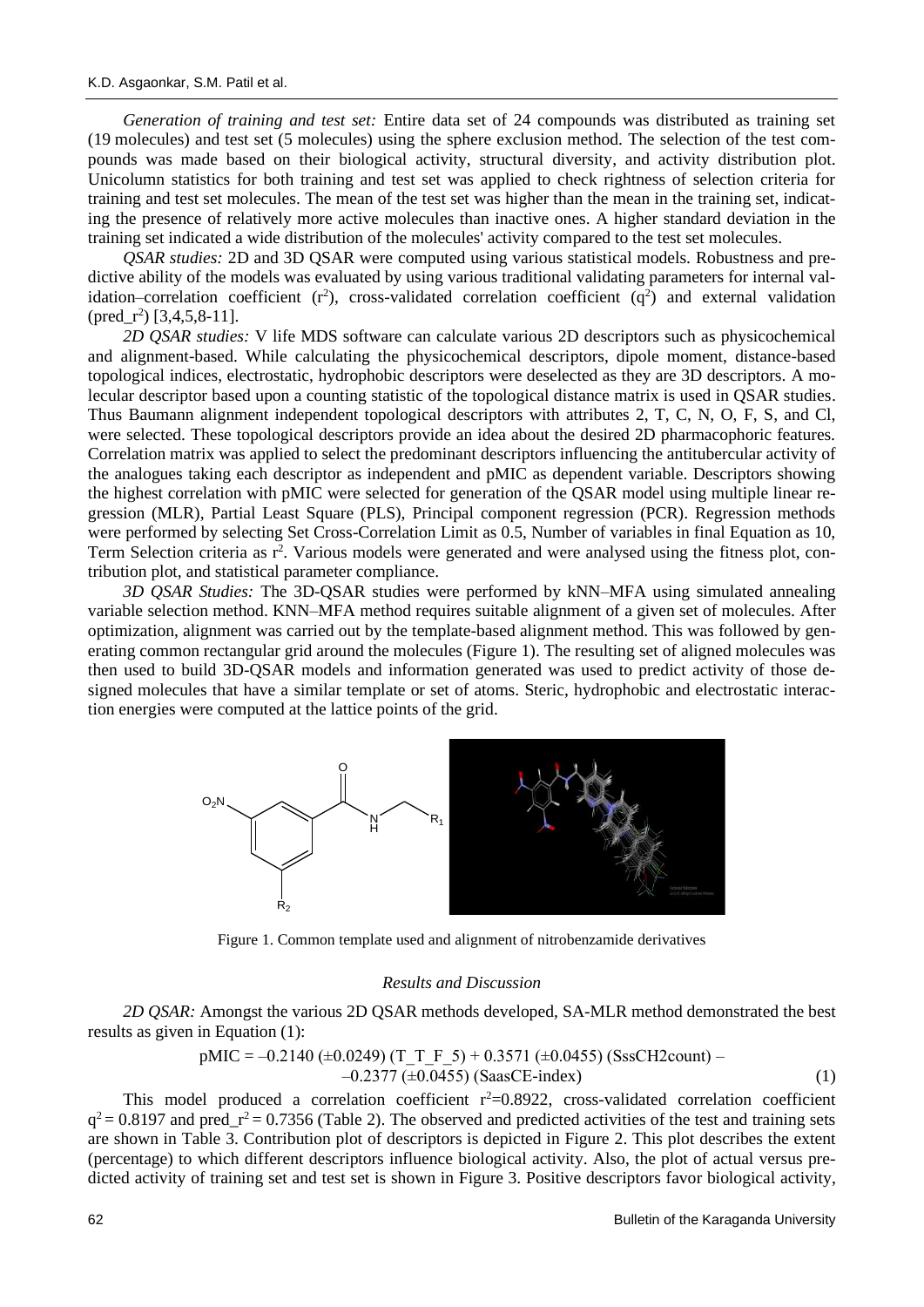whereas negative descriptors would have a detrimental effect on biological activity. Hence while designing new chemical entities, positively contributing descriptors are favored, and negative descriptors should be avoided. In the present study, the positively contributing descriptors SssCH2count indicated that a total number of  $-CH<sub>2</sub>$  group connected with two single bonds would increase activity. Negatively contributing descriptors T\_T\_F\_5 indicated that any atom separated from fluorine by five bond distance would result in decrease of activity. Negative Saas CE-index indicated electrotopological state indices for a number of carbon atoms connected with one single bond along with two aromatic bonds would decrease the antitubercular activity.

Table 2

| Statistical parameter          | Regression method SA-MLR |  |
|--------------------------------|--------------------------|--|
| N                              | 19                       |  |
| $\overline{r^2}$               | 0.892                    |  |
| $q^2$                          | 0.819                    |  |
| $r^2$<br>Pred                  | 0.735                    |  |
| $\overline{\text{Pred}}_{r^2}$ | 0.336                    |  |
| F test                         | 0.336                    |  |
| $r^2_{\phantom{2}se}$          | 0.225                    |  |
| $q^2$<br>se                    | 0.292                    |  |
| Best Rand $r^2$                | 0.447                    |  |
| Best Rand q <sup>2</sup>       | 0.227                    |  |
| Z score $R^2$                  | 8.317                    |  |
| Z score $Q^2$                  | 5.618                    |  |
| Alpha Rand $R^2$<br>0.000      |                          |  |
| Alpha Rand $Q^2$               | 0.000                    |  |
|                                | TTF5                     |  |
| Descriptors                    | SssCH2count              |  |
|                                | SaasCE-index             |  |
|                                | $-0.214(\pm 0.024)$      |  |
| Coefficients                   | $0.357(\pm 0.045)$       |  |
|                                | $-0.237(\pm 0.045)$      |  |

### **Statistical parameters of 2D-QSAR model**

Table 3

## **Observed, predicted and residual values for training set and test set**

| Compound no. | Observed activity | Predicted | Residual |
|--------------|-------------------|-----------|----------|
|              | (pMIC)            | activity  | activity |
|              | 2                 | 3         | 4        |
|              | $-0.599$          | 0.049     | $-0.648$ |
| $2^*$        | 0.055             | $-0.507$  | 0.562    |
| 3            | 0.903             | 0.514     | 0.388    |
| $4*$         | $-0.574$          | $-0.521$  | $-0.052$ |
| 5            | $-0.201$          | 0.493     | 0.694    |
| 6            | $-1.346$          | 0.0507    | $-1.853$ |
| 7            | 0.886             | 0.814     | 0.071    |
| 8            | $-0.288$          | $-0.371$  | 0.083    |
| 9            | 0.632             | 0.496     | 0.139    |
| 10           | 1.146             | 0.915     | 0.231    |
| 11           | 1.189             | 0.958     | 0.230    |
| 12           | 0.591             | 0.664     | $-0.072$ |
| $13*$        | 0.835             | $-0.156$  | 0.991    |
| 14           | 0.603             | 0.559     | 0.442    |
| 15           | 0.040             | 0.593     | $-0.553$ |
| 16           | 0.361             | 0.456     | $-0.094$ |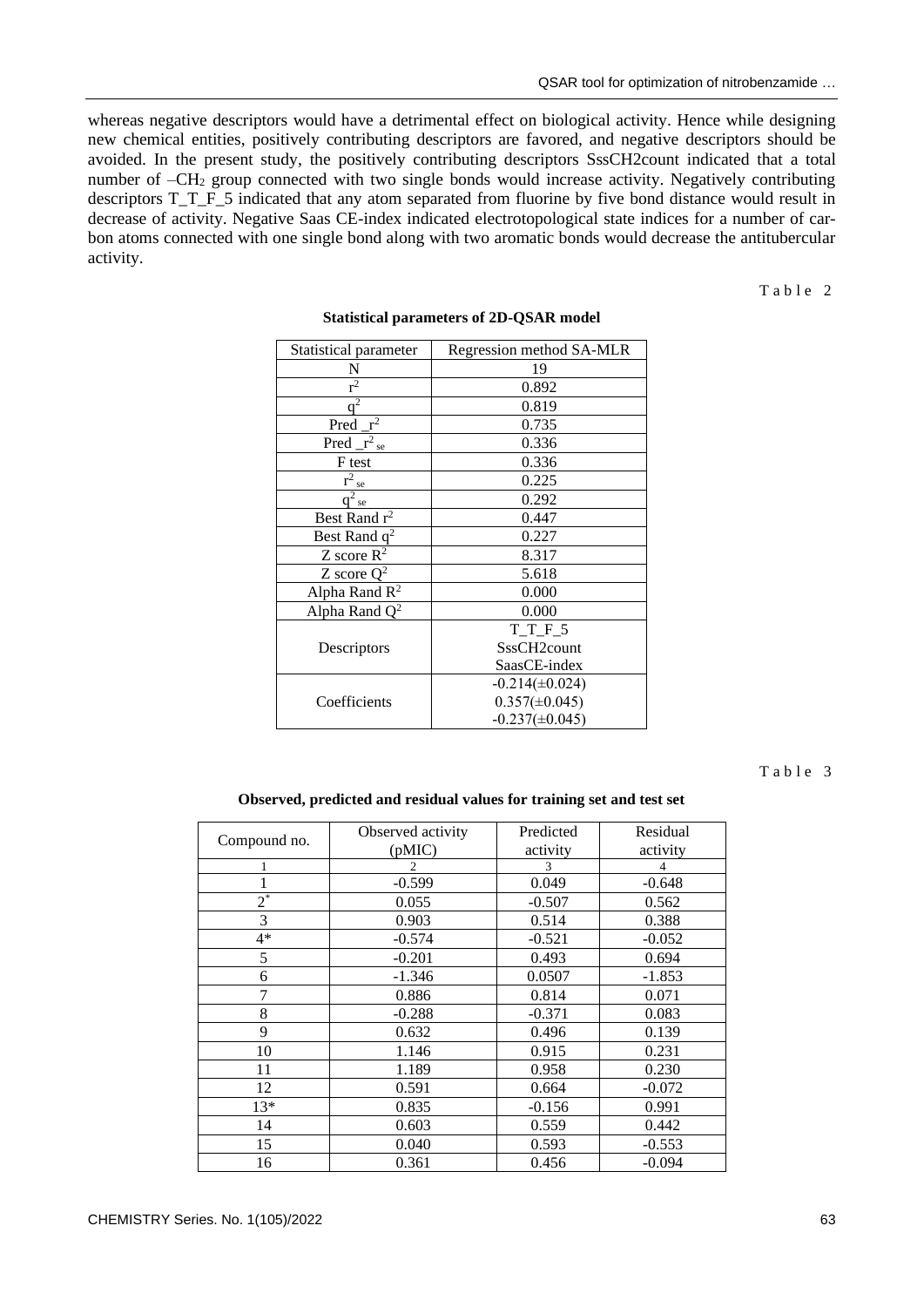|       | $\mathcal{D}$ |             |          |
|-------|---------------|-------------|----------|
| 17    | 0.042         | 0.335       | $-0.293$ |
| 18    | $-0.361$      | 0.226       | $-0.587$ |
| 19    | 0.359         | 0.443       | $-0.084$ |
| 20    | 0.446         | 0.411       | 0.035    |
| $21*$ | 0.366         | 0.226       | 0.139    |
| $22*$ | 0.033         | $-0.452$    | 0.485    |
| 23    | $-0.250$      | 0.336       | $-0.586$ |
| 24    | 0.542         | 0.522       | 0.02     |
|       |               | <b>RMSE</b> | 0.558    |

Continuation of Table 3



Figure 2. Contribution of descriptors Figure 3. Plot of actual versus predicted Activity of training set and test set of SA-MLR method

*3D QSAR:* In continuation to 2D QSAR studies, 3D QSAR SA kNN MFA models were also commuted. The statistical results generated by SA-kNN MFA methods are depicted in Table 4. The  $q^2$ , pred\_r<sup>2</sup>, pred\_r<sup>2</sup> se and K values of model were found to be statistically significant hence model was considered for designing of NCE's. The 3D data point descriptors were generated in rectangular grid according to the range of contribution mentioned in parenthesis using SA kNN-MFA are depicted in Figure 4. Experimental and predicted activities are shown in Table 5. In model, residuals obtained are near to zero indicating a good predicting ability of the model. The plots of observed vs. predicted activity for the optimal cross-validated kNN-QSAR model are depicted in Figure 5.

Table 4

| <b>Statistical Parameters</b> | <b>SA-kNN MFA</b>   |  |
|-------------------------------|---------------------|--|
| k Nearest Neighbour           |                     |  |
| N                             | 19                  |  |
| Degree of freedom             | 14                  |  |
|                               | 0.722               |  |
| se                            | 0.330               |  |
| pred $r^2$                    | 0.879               |  |
| pred $r^2$ se                 | 0.227               |  |
|                               | E 671-0.0228-0.0198 |  |
| Contributing descriptors      | S 943-6.0242-3.0694 |  |
|                               | E 580 1.1626 4.0054 |  |
|                               | S 901-0.8031-0.4015 |  |

## **Statistical results of 3D QSAR generated by SA kNN-MFA methods**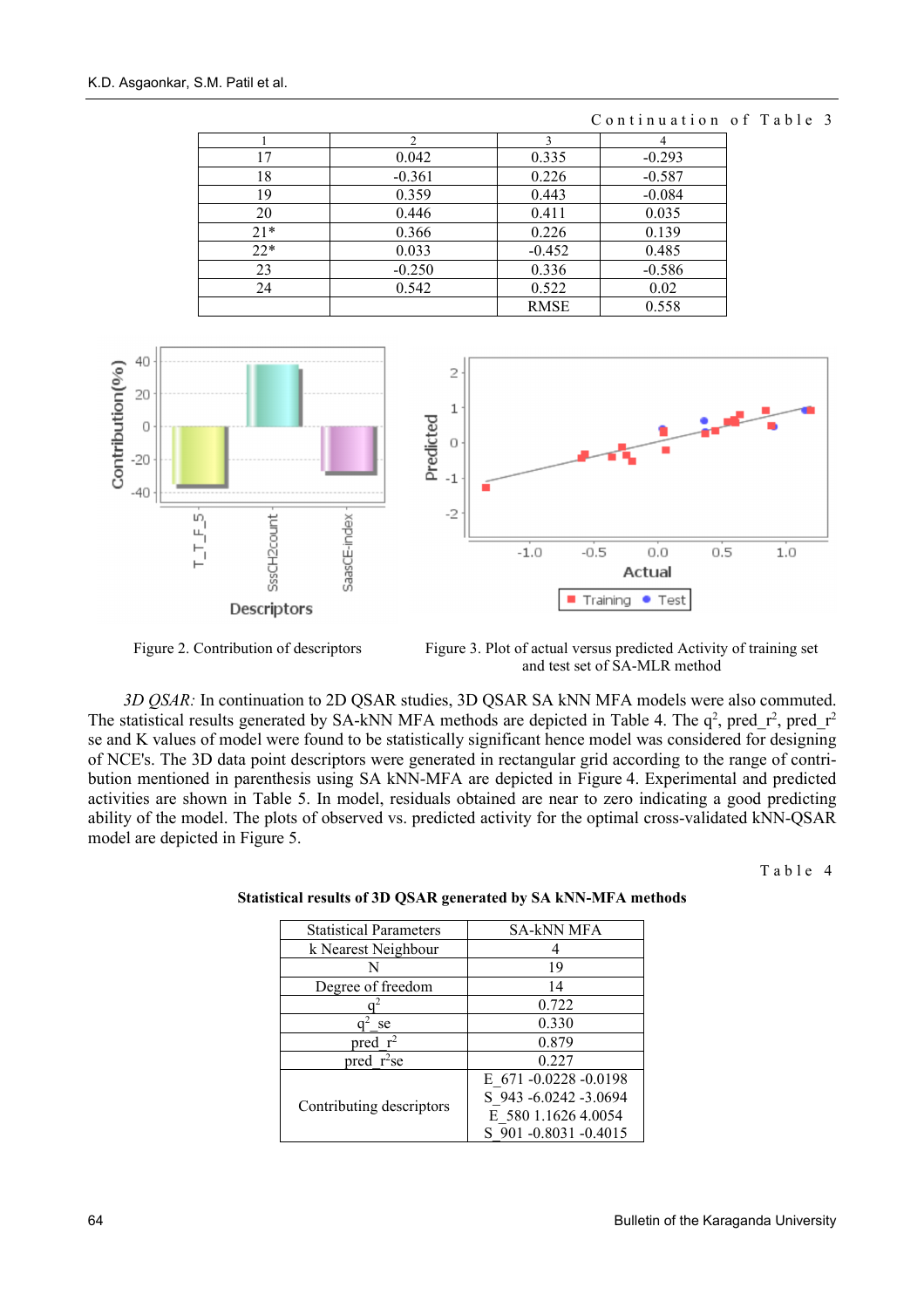To visualise the information contained in the 3D-QSAR models, grid was generated. The electrostatic and steric descriptors are shown in Figure 4. Points generated in SA kNN-MFA 3D-QSAR model were E\_671 (-0.0228-0.0198), S\_943(-6.0242-3.0694), E\_580 (1.1626 4.0054), S\_901(-0.8031 -0.4015) i.e., electrostatic and steric interaction at lattice points 671,580 and 943,901, respectively. Negative values in electrostatic field descriptors indicated that negative electronic potential is required to increase activity and more electronegative substituent is preferred on the aryl group. Similarly, negative values of steric descriptors revealed that less sterically bulky aryl groups are favorable for maximum activity.



Figure 4. Generated data point



Figure 5. Plot of actual versus predicted activity of training set and test set of SA-kNN MFA

Table 5

| Compound no. | Actual activity (pMIC) | Model              |                   |  |
|--------------|------------------------|--------------------|-------------------|--|
|              |                        | Predicted activity | Residual activity |  |
|              |                        |                    |                   |  |
|              | $-0.599$               | $-0.609$           | 0.010             |  |
|              | 0.055                  | $-0.529$           | 0.585             |  |
| $3*$         | 0.903                  | 0.780              | 0.122             |  |
|              | $-0.574$               | $-0.625$           | 0.151             |  |
|              | $-0.201$               | $-0.215$           | 0.014             |  |

### **Experimental and predicted activities**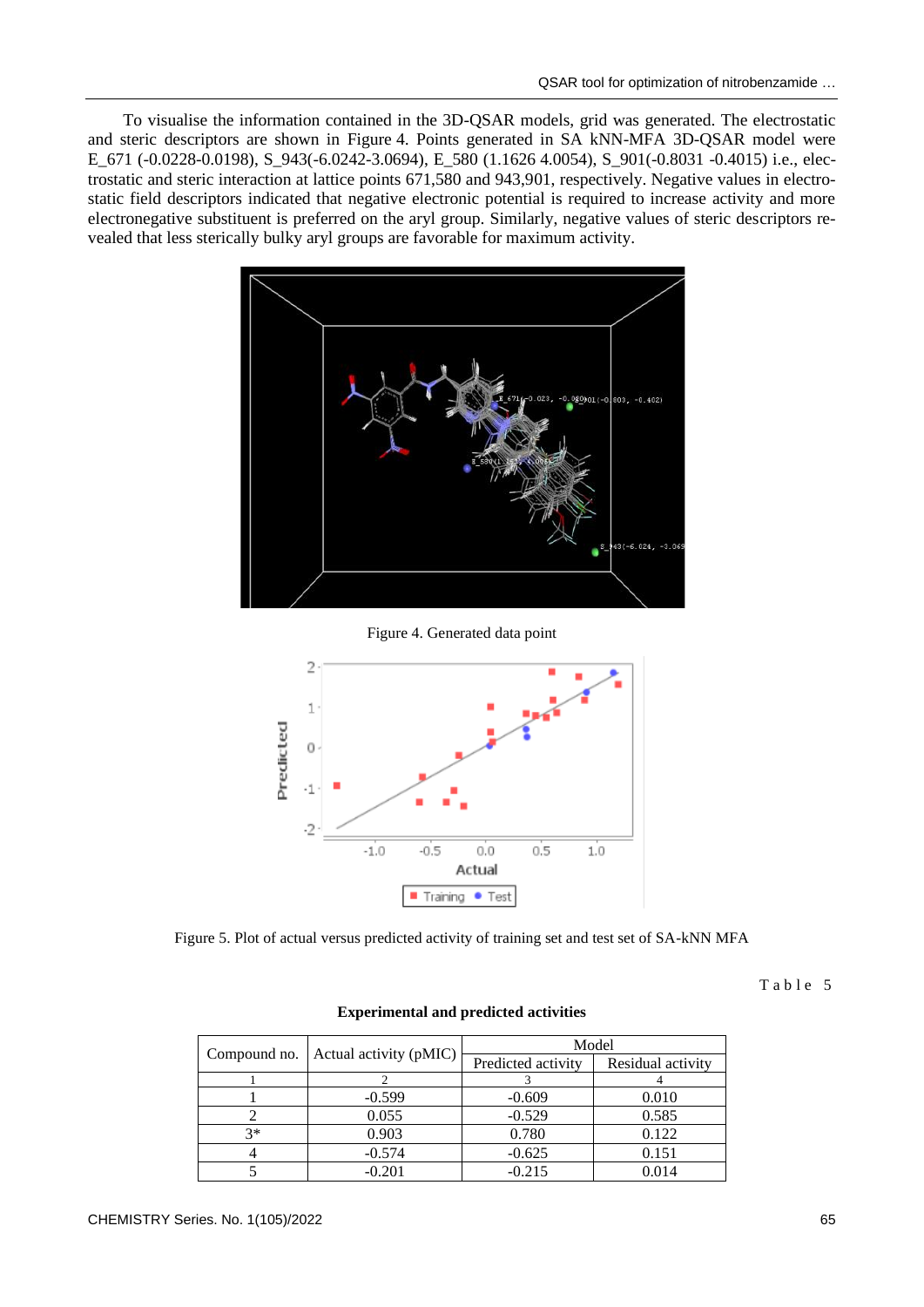| 1              | $\mathbf{2}$ | 3           | $\overline{4}$ |
|----------------|--------------|-------------|----------------|
| 6              | $-1.346$     | $-1.001$    | $-0.344$       |
| $\overline{7}$ | 0.886        | 0.165       | 0.720          |
| 8              | $-0.288$     | 0.529       | $-0.817$       |
| 9              | 0.632        | 0.448       | 0.184          |
| $10*$          | 1.146        | 1.137       | 0.009          |
| 11             | 1.189        | 1.132       | 0.057          |
| 12             | 0.591        | $-0.184$    | 0.775          |
| 13             | 0.835        | 1.239       | $-0.404$       |
| 14             | 0.603        | 0.443       | 0.160          |
| 15             | 0.040        | 0.586       | $-0.546$       |
| 16             | 0.361        | 0.588       | $-0.227$       |
| 17             | 0.042        | 0.259       | $-0.217$       |
| 18             | $-0.361$     | $-0.648$    | 0.287          |
| $19*$          | 0.359        | 0.043       | 0.315          |
| 20             | 0.446        | 0.187       | 0.258          |
| $21*$          | 0.366        | 0.189       | 0.176          |
| $22*$          | 0.0330       | $-0.140$    | 0.173          |
| 23             | $-0.250$     | $-1.179$    | 0.929          |
| 24             | 0.542        | $-0.195$    | 0.737          |
|                |              | <b>RMSE</b> | 0.438          |

## Continuation of Table 5

## *Conclusions*

In order to optimise pharmacophore for antitubercular activity, a data set of nitrobenzamide derivatives was selected to perform QSAR studies. 2D and 3D QSAR were performed using MLR and SA kNN methods, respectively. Statistically significant models were used for interpretation. The study indicated a positive contribution of 2D descriptors (SssCH2count), 3D descriptors (more electronegative substituent on the aryl group and less sterically bulky aryl groups) are favorable for maximum antitubercular activity (Fig. 6). Considering different descriptors generated from 2D and 3D QSAR, new chemical entities can be designed for further studies.



Figure 6. Optimised Pharmacophore

## *Acknowledgments*

The authors are grateful to Dr. Ashwini R. Madgulkar, Principal of AISSMS College of Pharmacy, for continuous motivation, support, and providing the necessary infrastructure to carry out this work.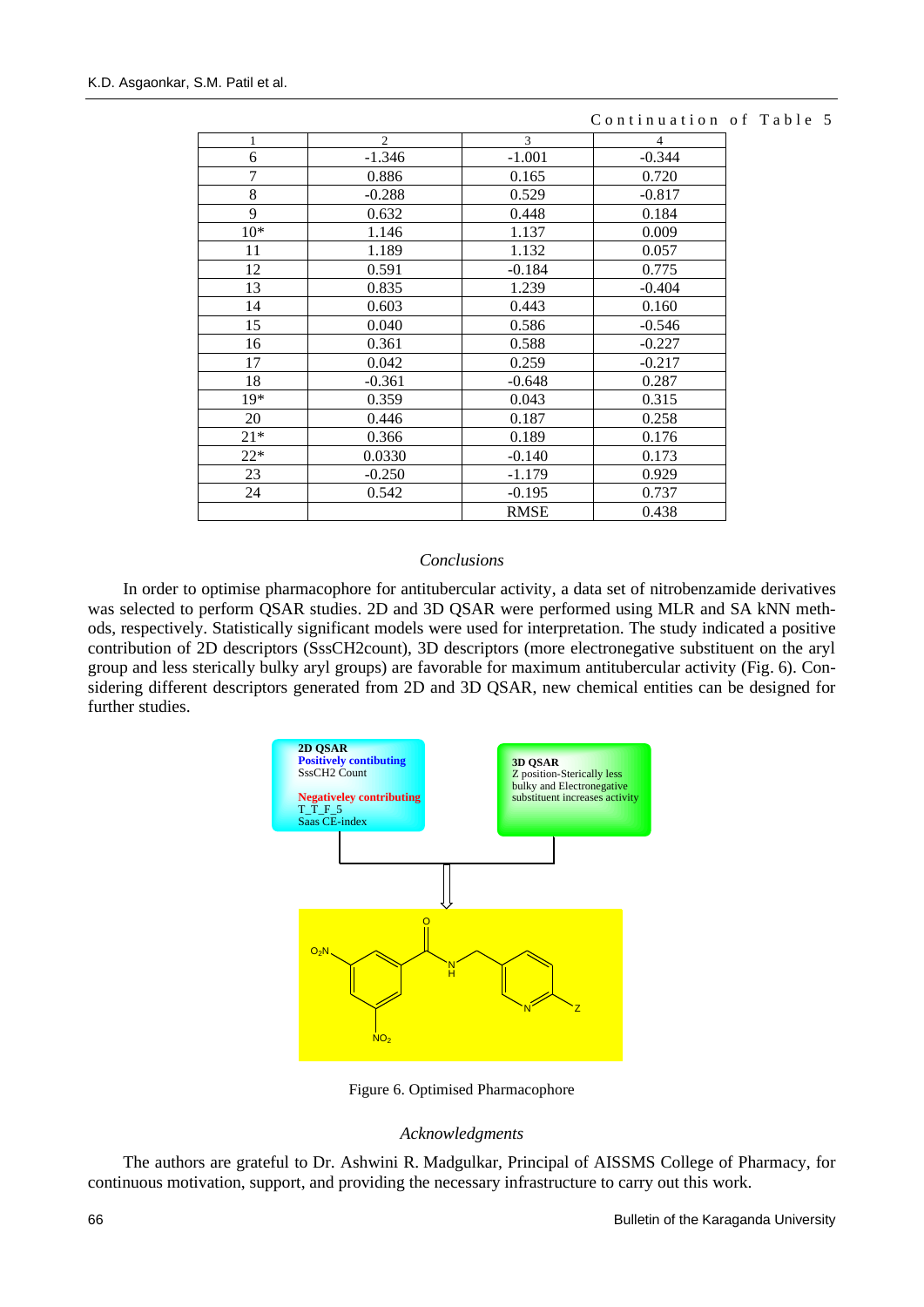#### References

1 Bhat, Z.S., Rather, M.A., Maqbool, M., & Ahmad, Z. (2018). Drug Targets Exploited in Mycobacterium Tuberculosis: Pitfalls and Promises on the Horizon. *Biomedicine & Pharmacotherapy*, *103*, 1733–1747[. https://doi.org/10.1016/j.biopha.2018.04.176](https://doi.org/10.1016/j.biopha.2018.04.176)

Global Tuberculosis Report 2020. World Health Organizatio[n https://www.who.int/publications/i/item/9789240013131](https://www.who.int/publications/i/item/9789240013131)

3 Yuanita, E., Sudirman, Dharmayani NKT., Ulfa, M., & Syahri, J. (2020). Quantitative structure–activity relationship (QSAR) and molecular docking of xanthone derivatives as anti-tuberculosis agents. *Journal of Clinical Tuberculosis and Other Mycobacterial Diseases*, *21*, 100203.<https://doi.org/10.1016/j.jctube.2020.100203>

4 Bhadoriya, K.S., Kumawata, N.K., Bhavthankara, S.V., Avchara, M.H., Dhumala, D.M., Patil, S.D. et al. (2016). Exploring 2D and 3D QSARs of benzimidazole derivatives as transient receptor potential melastatin 8 (TRPM8) antagonists using MLR and kNN-MFA methodology. *Journal of Saudi Chemical Society*, *20*, S256–S270. <https://doi.org/10.1016/j.jscs.2012.11.001>

5 Qiao, K., Fu, W., Jiang, Y., Chen, L., Li, S., Ye, Q., & Gui W. (2020). QSAR models for the acute toxicity of 1,2,4-triazole fungicides to zebrafish (Daniorerio) embryos. *Environmental Pollution*, *265*, 114837. <https://doi.org/10.1016/j.envpol.2020.114837>

6 Vlife MDS SUITS manual version 4.3

7 Wang, H., Lva, K., Lia, X., Wang, B., Wang, A., Tao, A et al. (2018). Design, synthesis and antimycobacterial activity of novel nitrobenzamide derivatives. *Chinese Chemical Letters; 30(2):* <https://doi.org/10.1016/j.cclet.2018.08.005>

8 Zambre, V.P., Patil, R.B., Rajesh, B., Sangshetti, J.N., & Sawant, S.D. (2019).Comprehensive QSAR studies reveal structural insights into the NR2B subtype selective benzazepine derivatives as N-Methyl-D-Aspartate receptor antagonists. *Journal of Molecular Structure, 1197*, 617–627.<https://doi.org/10.1016/j.molstruc.2019.07.068>

9 Kumar, A., Narasimhan, B., & Kumar, D. (2007). Synthesis, antimicrobial, and QSAR studies of substituted benzamides. *Bioorganic & Medicinal Chemistry*, *15 (12)*, 4113–4124.

10 Chitre, T.S., Asgaonkar, K.D., Patil, S.M., Kumar, S., Khedkar, V.M., & Garud, D.R. (2017). QSAR, docking studies of 1,3 thiazinan-3-yl isonicotinamide derivatives for antitubercular activity. *Computational Biology and Chemistry, 68,* 211–218. <https://doi.org/10.1016/j.compbiolchem.2017.03.015>

11 Chen, J.C., Qian, L., Wu, W.J., Chen, L.M., & Zheng, K.C. (2005). QSAR study of substituted benzophenazines as potential anticancer agents. *Journal of Molecular Structure THEOCHEM*, *756*, 167–172.<https://doi.org/10.1016/j.theochem.2005.09.010>

## К.Д. Асгаонкар, С.М. Патил, Т.С. Читре, С.Д. Вани, М.Т. Сингх

## **Туберкулезгеқарсы белсенділік үшін нитробензамид фармакофорасының QSAR оңтайландыруы**

Туберкулез (ТБ) бүкіл әлемде *Mycobacterium tuberculosis (MTB)* сияқты инфекциялық агенттен, әсіресе төзімді штамдардың дамуына және оның АИТВ-мен бірге жұқтыруына байланысты жұқпалы қоздырғышынан өлімнің негізгі себебі болып табылады. Химиялық қосылыстардың құрылымы мен белсенділігі (QSAR) арасындағы байланысты сандық зерттеу жаңа препараттың даму процесін едәуір жылдамдатуға көмектеседі. Осы жұмыста туберкулезгеқарсы белсенділігі бар жаңа аналогтарды әзірлеу мақсатында нитробензамид туындыларының бірқатарына 2D және 3D QSAR-зерттеулер жүргізілді. 2D QSAR туберкулезгеқарсы белсенділікті көрсететін мәліметтер жиынтығында MLR әдісін қолдану арқылы жасалды. 3D-QSAR зерттеулері kNN-MFA алгоритмін қолданып, күйдіру процесін модельдейтін айнымалыларды таңдау әдісі арқылы орындалды. Берілген молекулалар жиынтығын тегістеу шаблонға негізделген тегістеу алгоритмі арқылы жүргізілді, содан кейін 3D-QSAR моделін құру үшін қолданылды. Модельдердің сенімділігі мен болжау қабілеті әртүрлі дәстүрлі тексеру параметрлерін қолдана отырып бағаланды. Теңестіруге негізделген әртүрлі физика-химиялық, топологиялық, электростатикалық және стерильді дескрипторлар анықталды, олар туберкулезгеқарсы белсенділігі жоғарылаған фармакофорды оңтайландыру үшін негізгі құрылымдық талаптарды көрсетті. 2D QSAR үшін ең жақсы статистикалық модель SA-MLR ( $r^2 = 0.892$ ,  $q^2 = 0.819$ ) әдісін қолдана отырып жасалды, ал 3D qsar моделі SA KNN ( $q^2 = 0.722$ ) алгоритмін қолдана отырып алынды. Анықталған дескрипторларды әрі қарайғы зерттеулерде жаңа химиялық туындыларды әзірлеу үшін пайдалануға болады.

*Кілт сөздер:* туберкулез, 2D QSAR, 3D QSAR, нитробензамид, SA-MLR, SA-kNN, фармакофор, туберкулезгеқарсы белсенділік.